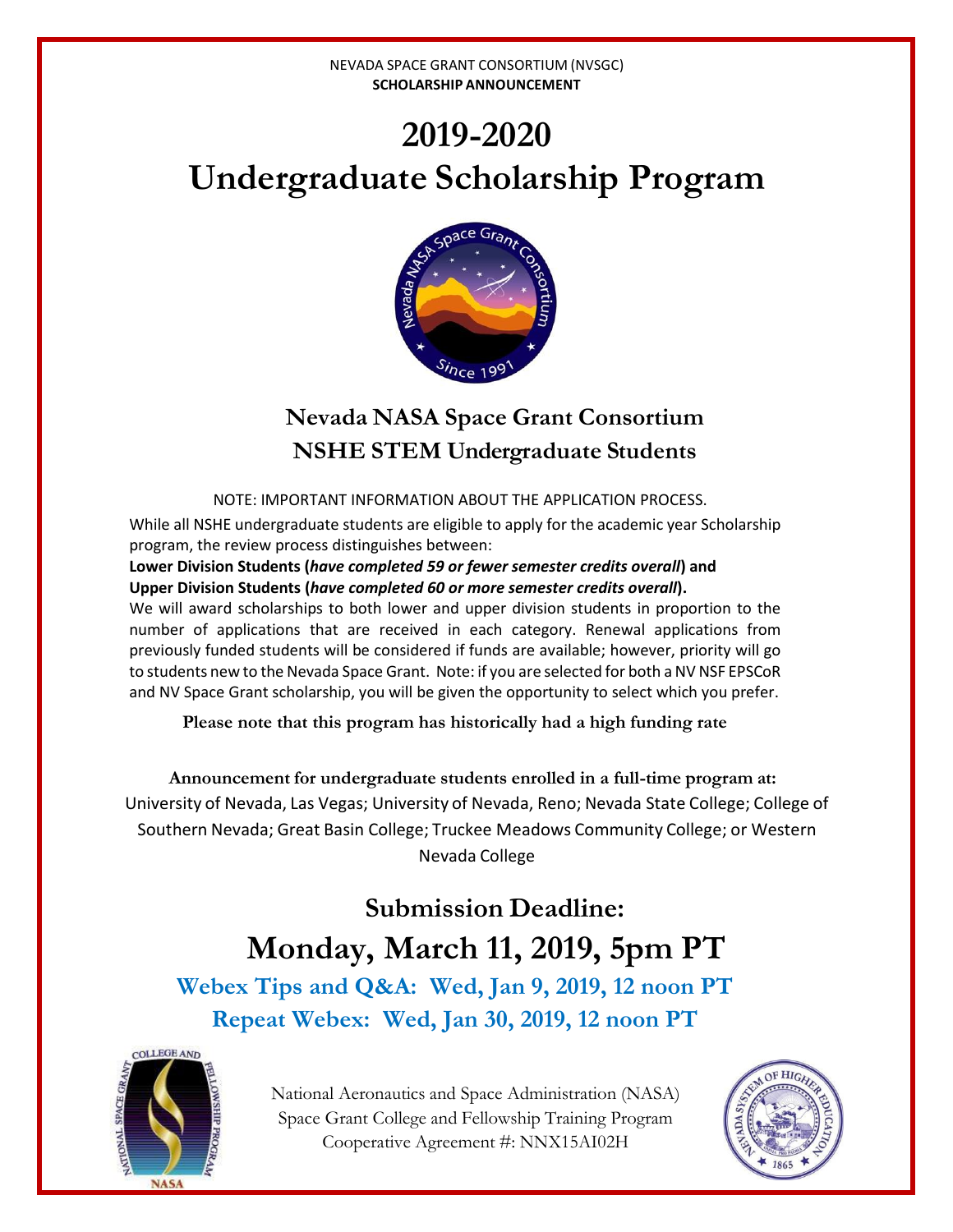

# **NV SPACE GRANT SCHOLARSHIP OPPORTUNITY**

**Who is eligible?** Nevada System of Higher Education (NSHE) students who are **U.S. citizens and full-time undergraduate students** enrolled in a NASA-related STEM program will be considered for either a fully immersed 2019 summer research program or the full academic year (Fall 2019 and Spring 2020 semesters) research program. Please note that when submitting an application, the applicant must indicate whether a summer or academic year scholarship period is preferred. All participating students must be supervised by at least one NSHE faculty mentor; and maintain full-time enrollment status at their institution(s) throughout the scholarship period. You must be deemed eligible to receive financial aid by your home institution in order to receive the scholarship.

**Potential Project Areas:** Projects must be in a NASA-related science, technology, engineering or math (STEM) topic area. We encourage you to talk to an NSHE faculty mentor to discuss [NASA strategic science areas](https://nasa.epscorspo.nevada.edu/wp-content/uploads/2018/03/nasa_2018_strategic_plan.pdf) as described in the 2018 NASA Strategic Science Plan. If you need to find a faculty mentor, please check out the [Nevada STEM](https://stemmentor.epscorspo.nevada.edu/)  [Mentor Network](https://stemmentor.epscorspo.nevada.edu/) website.

### **Application Deadline: 5:00 pm (PT) on Monday, March 11, 2019.**

### **Scholarship Amount:**

- 1) \$3,000 will be competitively awarded (based on a statewide review) for either a 10 week period during the summer of 2019 or the 2019-2020 school year. Funds for the academic year will be disbursed at the beginning of each semester for the duration of the scholarship period – pending the awardee's maintained "good-standing" as a student at their institution and their mentor's continued support and approval. Each awardee will be expected to use a portion of these funds to support travel costs to attend a Statewide Nevada Space Grant and NASA EPSCoR meeting to present a poster or talk on their project.
- 2) **Award Period:** Summer 2019 or Fall 2019 through Spring 2020 semesters.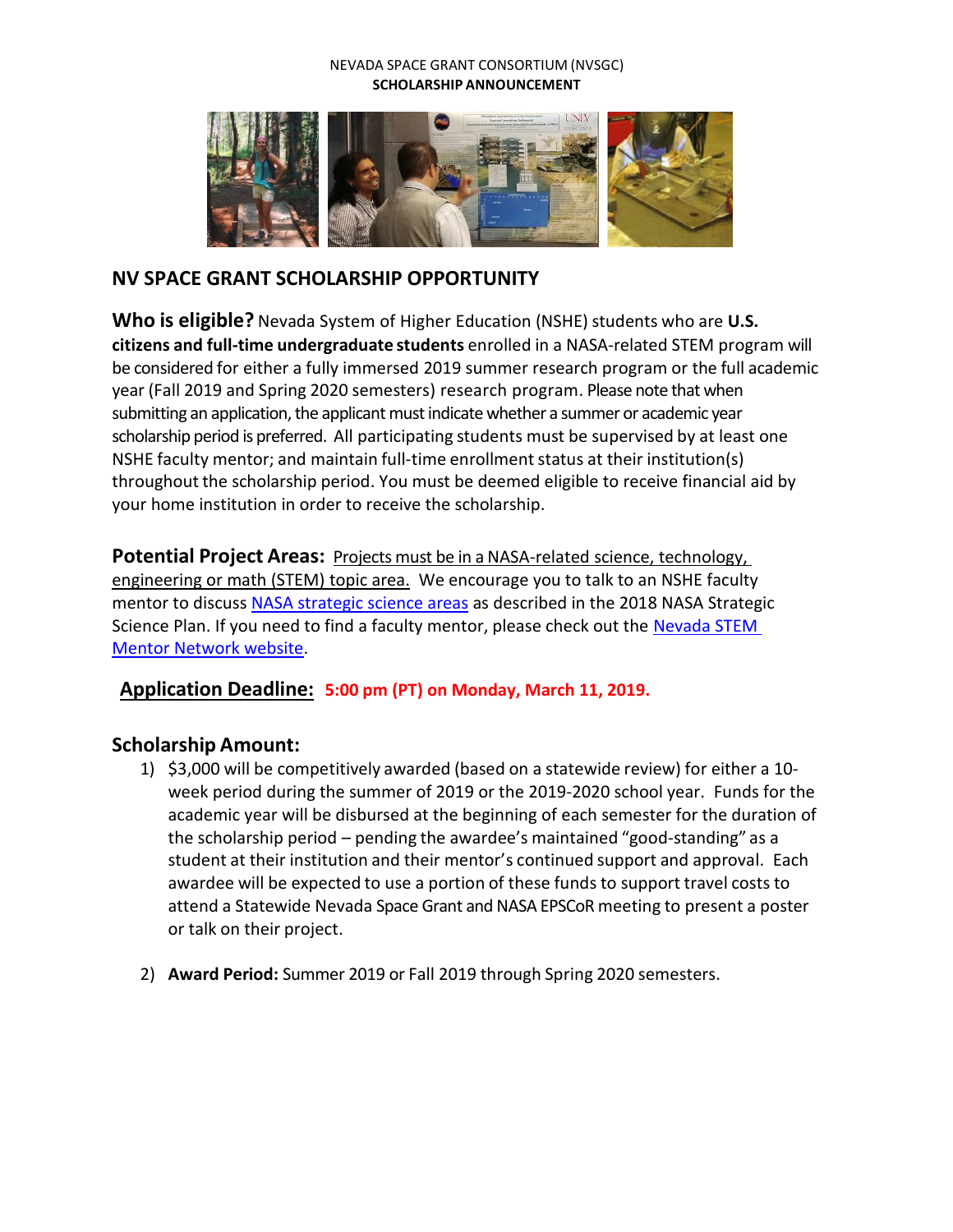# **Webex Scholarship Discussion; Tips and Q&A, Wed, Jan 9, 2019, 12 noon PT with a repeat Webex session on Wed, Jan 30, 2019 at 12 noon PT.**

| Date             | WebEx Link         | Join by Phone  |
|------------------|--------------------|----------------|
| January 9, 2019  | Click here to Join | 1-650-429-3300 |
| January 30, 2019 | Click here to Join | 1-650-429-3300 |

# **I. INTRODUCTION**

This opportunity is designed to support independently conceived research or hands-onprojects by NSHE undergraduate studentsin disciplines that will help advance the missions and goals of NASA. Scholarship projects should generate measurable results or advancements in Science, Technology, Engineering, or Math (STEM) research that are relevant to NASA's science [and technology](https://nasa.epscorspo.nevada.edu/wp-content/uploads/2018/03/nasa_2018_strategic_plan.pdf) goals.

# **II. ELIGIBILITY:**

#### **Applicants must be:**

• Citizens of the United States of America; (Citizens of Puerto Rico, Washington DC, Guam, the U.S. Virgin Islands and Northern Marianas are considered U.S. citizens) Permanent residents, green card holders, and student visa holders are not eligible. Students selected as Space Grant Scholars must be citizens of the United States.

• Enrolled in (or admitted in) a full-time undergraduate degree program at an NSHE institution. The degree program should be related to science and technology, which includes, but is not limited to, aeronautics, space science, engineering, computer science, physics, mathematics, STEM education and other related fields. The student must also be considered in "good standing" at their home institution to be eligible for the scholarship.

### **III. DEADLINE:**

The deadline for a complete application submission is 5:00 pm PT, on Monday, March 11, 2019. ONLY applications for which all materials have been received will be reviewed. Incomplete applications will NOT be reviewed. Applications submitted after the deadline will NOT be reviewed. It is the obligation of each applicant to verify that all letters of recommendation have been sent and received. Students will be notified at the earliest possible date as to whether or not he/she has been selected to receive a NVSGC Scholarship.

HELPFUL NOTE: An excellent submission will be one that 1) is responsive to the points and questions posed in this solicitation; 2) is articulate and succinct and written so that anyone from any science/engineering/technology background can understand what research is being proposed and why it is important; 3) demonstrates a strong academic record in STEM; and 4) relates to a NASA scientific goal and/or interest.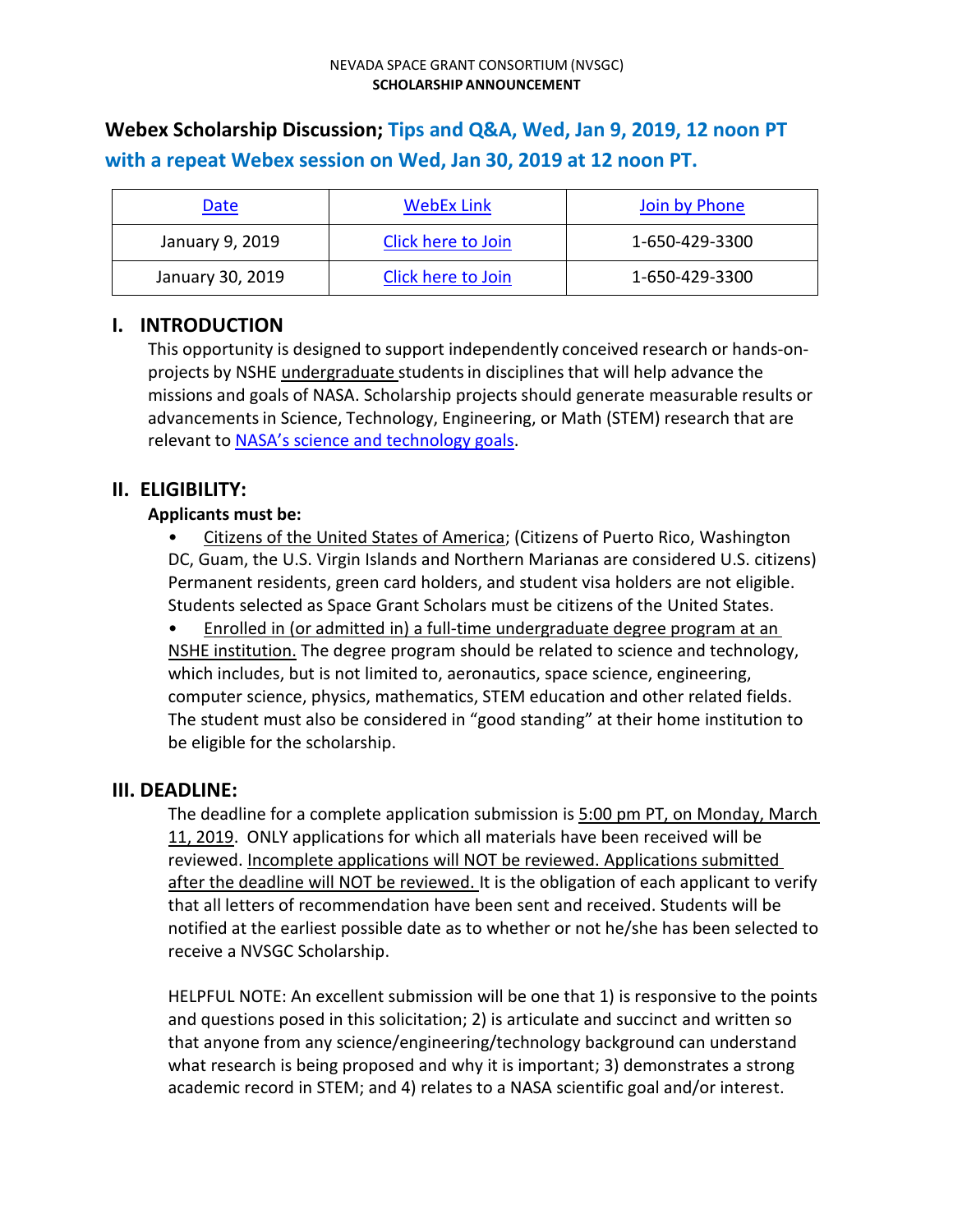# **IV. PROGRAM DESCRIPTION AND APPLICATION INSTRUCTIONS:**

**Potential Project Areas:** Students engaged in any NASA-related area are encouraged to apply; however, fields specifically related to unmanned aerial systems, aeronautics (including high altitude balloon projects), planetary geology, astrochemistry, astrophysics, astrobiology, biodiversity/biology, new satellite data systems, remote sensing, sustainability, agricultural science, climate change, hydrological impacts under a changing climate, and STEM education are of particular interest.

**Scholarship awardees must** conduct their projects under the guidance of a faculty mentor. If you are having difficulty finding a mentor, please consider using the Nevada STEM Mentor website at: <https://stemmentor.epscorspo.nevada.edu/> Students seeking a collaborative research experience may opt to engage with two or more mentors from different institutions. For example: In addition to having a "homeinstitution" mentor, students may include Co-Mentorsfrom DRI, UNLV, UNR as well as mentors from local STEM businesses/industry or NASA Personnel. If you are unsure what is allowed please contact Mr. Gibran Chavez-Gudino using the contact information at the end of this document.

#### **General Information**

• The goal of the Scholarship program is to support real NASA-relevant research experiences for Nevada students based on their achievements in academic endeavors related to science, technology, engineering and mathematics.

• All NSHE undergraduate students are eligible to apply for the summer or academic year Scholarship program. The application review process will, however, differentiate between: **Lower Division Students (***those who have completed 59 or fewer semester credits overall***) and Upper Division Students (***those who have completed 60 or more semester credits overall***).** We anticipate awarding scholarships to both lower and upper division students in proportion to the number of applications that are received in each category.

• Be sure to read the directions carefully, as those who do not submit a complete application will not be considered.

• Because acceptance of this award may impact a student's income level to a degree that could affect eligibility for other funding - including student loans, it is the students' responsibility to consult with their undergraduate student office and their campus financial aid advisors. **Nevada Space Grant highly encourages students to meet with their financial aid officers prior to application submission.**

• NSHE does not provide tax advice. If you have questions about possible tax liabilities, you may refer to the IRS web sites: [http://www.irs.ustreas.gov.](http://www.irs.ustreas.gov/)

#### **Program Guidelines**

1. Awardees must be US citizens and full-time students engaged in a NASA-related STEM discipline (science, technology, engineering or math) at any NSHE institution: College of Southern Nevada, Great Basin College, Nevada State College, Truckee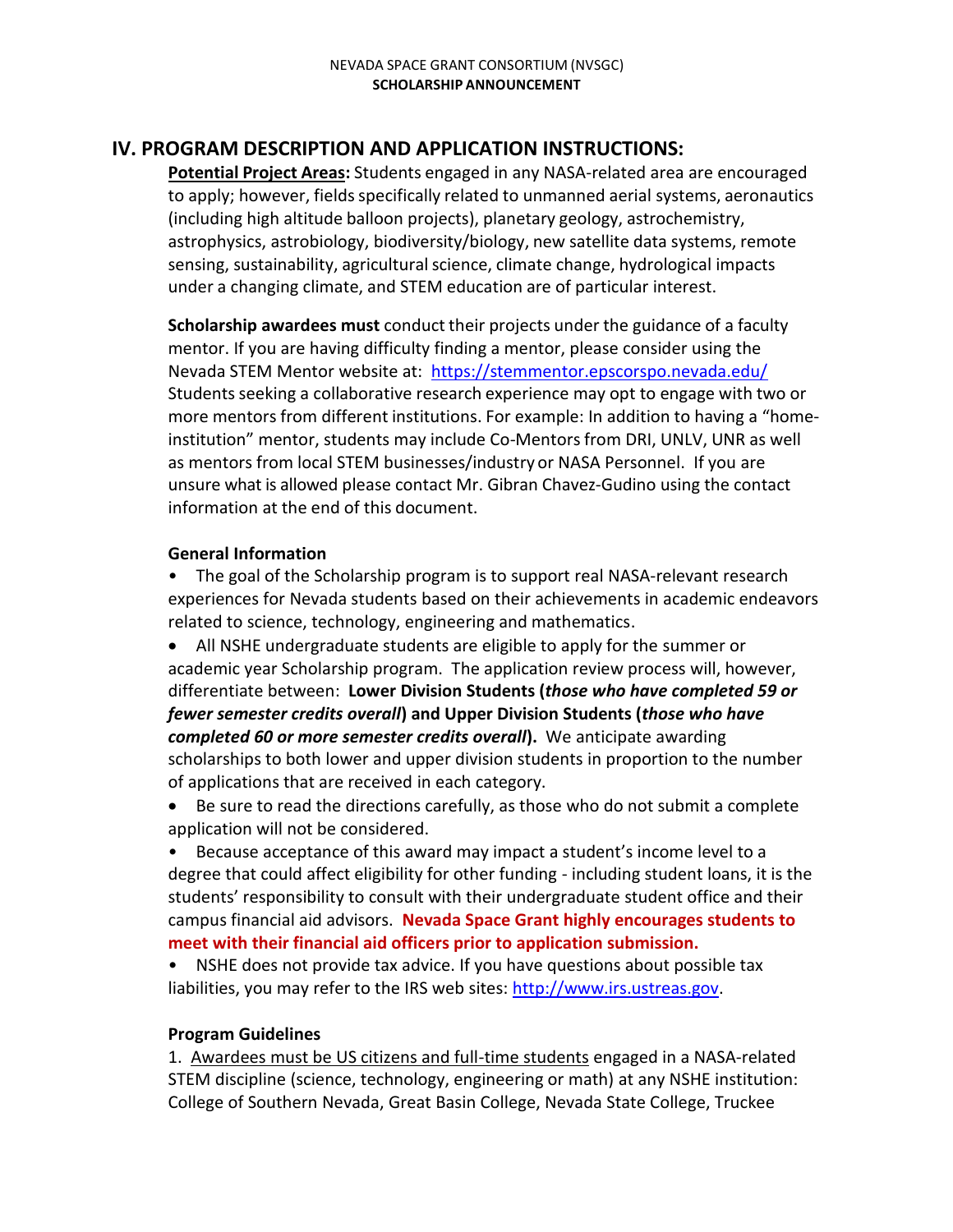Meadows Community College, University of Nevada Las Vegas, University of Nevada Reno, and Western Nevada College.

2. NASA requires longitudinal reporting once a year. This involves requesting information from past recipients to determine any and all impacts Space Grant funded opportunities have on a student's future education/career plans. All awardees must agree to provide timely information for this report. The data is used to demonstrate the success of the Space Grant program to Congress, so that funding will continue to be appropriated for future students.

3. Women and members of underrepresented groups who are first generation and/or geographically isolated are especially encouraged to apply. NASA defines underrepresented groups as African Americans, Hispanics, Latinos, Native Americans and Pacific Islanders, in addition to persons with disabilities, women and veterans.

#### **Application Instructions**

It is highly recommended that before you apply, you speak to a representative of your institution's Financial Aid Office. As stated previously, depending on other awards, employment and your overall financial profile, you may or may not be eligible to receive a scholarship. Only your institution's Financial Aid Office will have access to your information; the NV Space Grant Consortium Office will not have access to this information. If you are selected for both a NV NSF EPSCoR and NV Space Grant scholarship, you will be given the opportunity to select which you prefer.

Each application consists of completing an online form and will request the upload of a single PDF attachment at the end. The online form will ask for general information and serve as your application's cover page. Please prepare your application materials (**Items 2-7 below**) ahead of time and merge all of your documents into a single PDF file. At the end of the online application process you will be able to upload a single PDF file with all of the required application materials.

You will receive a confirmation message as soon as your application has been submitted. If an applicant does not receive confirmation that his/her application was received, please contact Gibran Chavez-Gudino at **[gibran@nshe.nevada.edu](mailto:gibran@nshe.nevada.edu)** to verify receipt of application by the NSHE Sponsored Programs Office.

**1. ONLINE APPLICATION** (online form) - All applicants will need to complete the online application at the link below. <https://nasa.epscorspo.nevada.edu/funding/2019-2020-nvsgc-ug/>

#### **As a single PDF file, submit the following documents:**

**2. Project Description (limit three pages, including any and all graphs or pictures):** The design of a proposed project may be the result of a collaborative effort by the applicant and mentor; however, the project description must be written solely by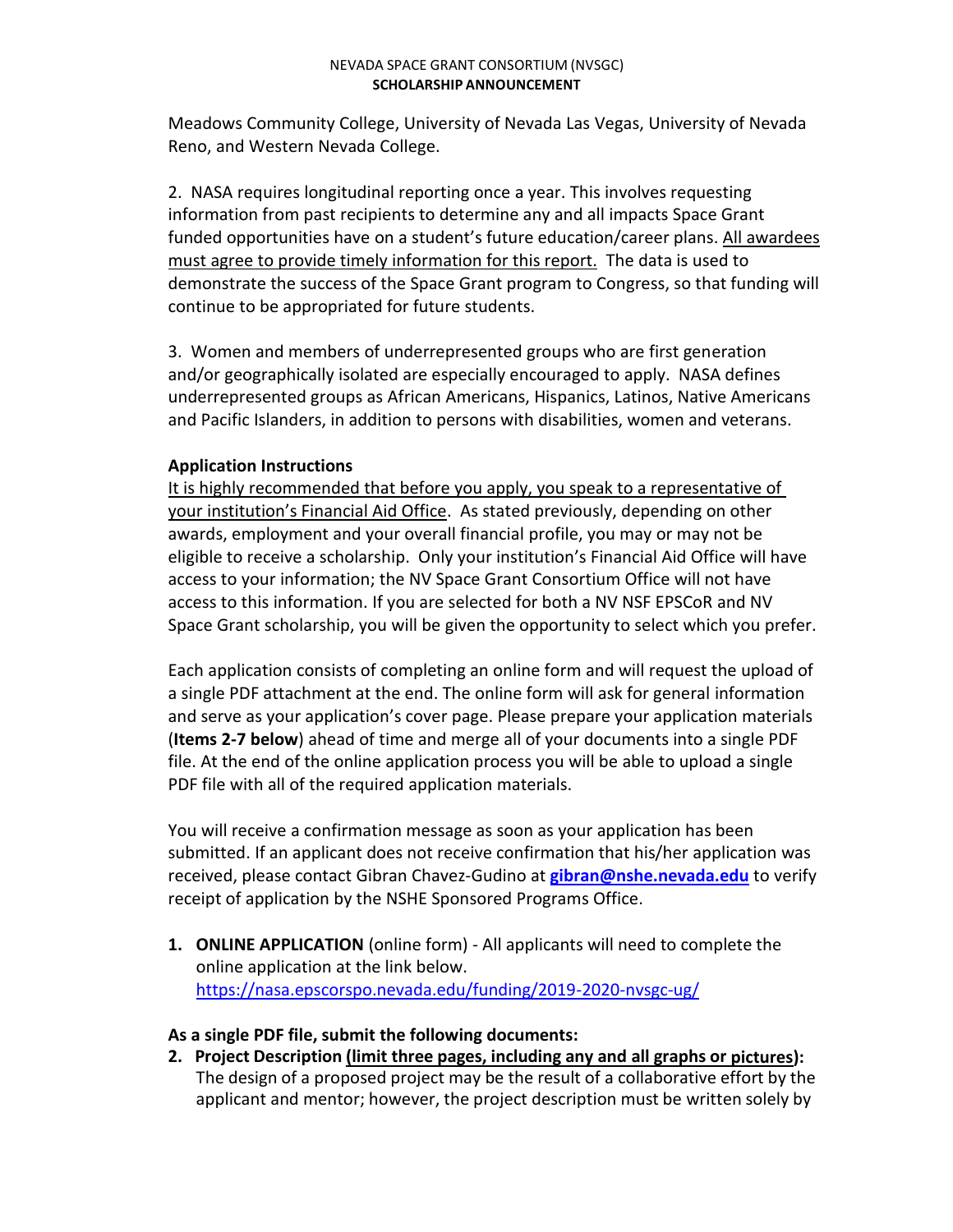the student. It should be a concise statement including clear hypothesesto be tested or research objectives that will be addressed. The project description must be written so that is understandable to reviewers whose background may be outside the applicant's specific field. The two-page project description should be single-spaced with 1" margins, in 12-pt font and must include the following sections (we suggest you use these sections as headers for your proposal):

a. Abstract (50-100 words)

b. Introduction (background on why the project is important and relevant to NASA's missions)

- c. Objectives or research hypotheses/questions
- d. Plans for research work, i.e., methods or tasks to be completed
- e. Timetable: (This must be reasonable and aligned with a summer or two semester project.)
- f. Plans for reporting results, e.g., presentation, report, journal publication

**3. References/citations:** Please provide appropriate references/citationsrelated to the project you propose to perform. The citations are not included in the three-page limit for the project description.

**4. Scanned transcripts or downloaded "unofficial" pdf transcripts from College/University website.** Transcripts of all courses completed, including a list of courses currently enrolled in for fall 2019 must be provided, including any course taken at a non-NSHE institution.

**5. Biographical Sketch or Curriculum Vita (CV):** The student and mentor must each provide a biographical sketch or CV, which is limited to two pages per person and are not included in the three-page limit for the project description. A template is available at: [https://nasa.epscorspo.nevada.edu/wp](https://nasa.epscorspo.nevada.edu/wp-content/uploads/2016/03/Student-CV-Builder.pdf)[content/uploads/2016/03/Student-CV-Builder.pdf](https://nasa.epscorspo.nevada.edu/wp-content/uploads/2016/03/Student-CV-Builder.pdf)

**6. Endorsement Letters:** At least one letter is to be written by the supervising faculty mentor(s) indicating their approval of the proposed project and **describing their level of involvement in the project.** All proposed mentors should affirm that the application is the original work of the student and that only guidance in editing and formatting the document were provided to the student applicant. Each proposed mentor must "sign-off" on the application, noting approval and affirming that they have read the student's application and pledge to mentor the student throughout the project period. The letter must be in official letterhead OR must be a PDF copy of an email sent from the faculty's official university/college email address. It is the obligation of each applicant to verify that all letters of endorsement have been sent and received.

**7. Statement of Interest (SOI)**: This section provides the applicant with an opportunity to introduce himself/herself to the review panel. Information that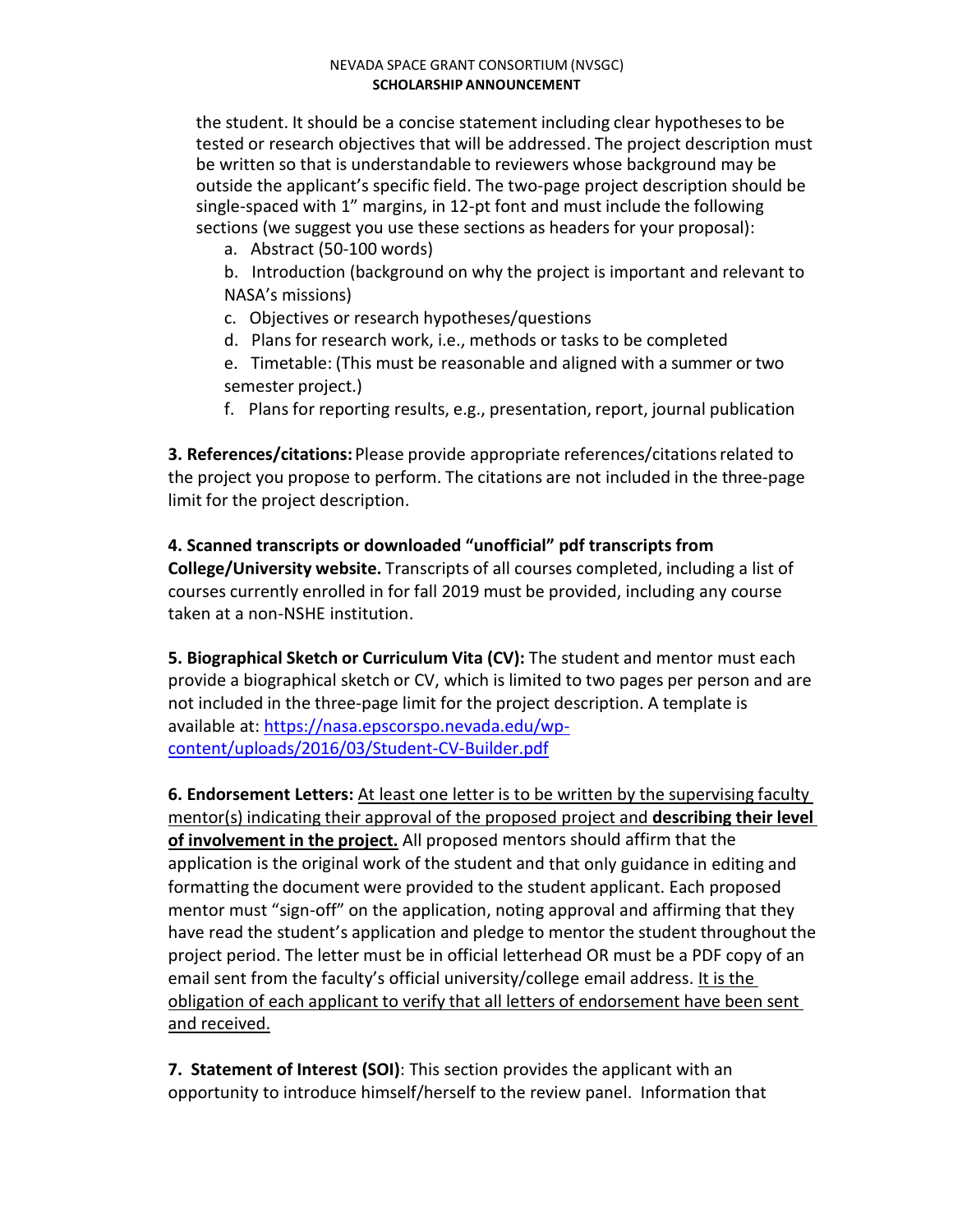describes why he/she would be a good candidate for this NASA funded opportunity. The SOI must be no more than one page. It should include education, training, and other accomplishments as they might relate to a successful aerospace or science/engineering/technology-related fields or science education fields. Make sure the applicant's full name and email address are in the header of the statement. As a helpful note, an excellent SOI document will include the following: Education and Career interests, experiences, and goals. Please be thorough but succinct in responding to each point that follows:

a. Describe your interest in a NASA or STEM-related career as it relates to a NASA objectives/goals as stated in the [2018 NASA](https://www.nasa.gov/sites/default/files/atoms/files/nasa_2018_strategic_plan.pdf) Strategic Plan at: 2018 NASA [Strategic Plan](https://www.nasa.gov/sites/default/files/atoms/files/nasa_2018_strategic_plan.pdf)

b. Describe your technical and educational experiences and how these experiences have prepared you for a scholarship.

c. Extracurricular activities, such as clubs, scientific societies, science team activities, tutoring, volunteer, etc.

d. How will this scholarship impact the applicant's future goals?

# **V. APPLICATION REVIEW PROCESS AND EVALUATION CRITERIA:**

Scholarship applications will be selected based on a statewide merit-based review. The screening and selection process will include review by a committee of NSHE faculty from at least three different NSHE institutions. Incomplete applications will not be reviewed. The review will focus on the following review criteria that are worth 10 points each:

- 1. Quality and feasibility of the research plan and how well it meets the requirements stated in the Project Description section. (Remember to check your spelling and grammar and ensure that anyone from any discipline can understand what you are proposing to research and why it is important.).
- 2. How relevant the proposed research is to any or multiple NASA missions.
- 3. Expressed motivation and interest in a NASA-relevant STEM career and a demonstrated level of academic preparation and excellence as reflected by his/her curriculum vita (resume) and academic records/GPA, particularly appropriate coursework that would predict success in a research experience.
- 4. Mentor endorsement letter(s) must be strong and supportive of the student's participation in the program, including specific reference to his/her potential and likelihood for success in this program. The level of the faculty mentor's involvement (i.e., their role in the project) should be clearly defined in the letter.